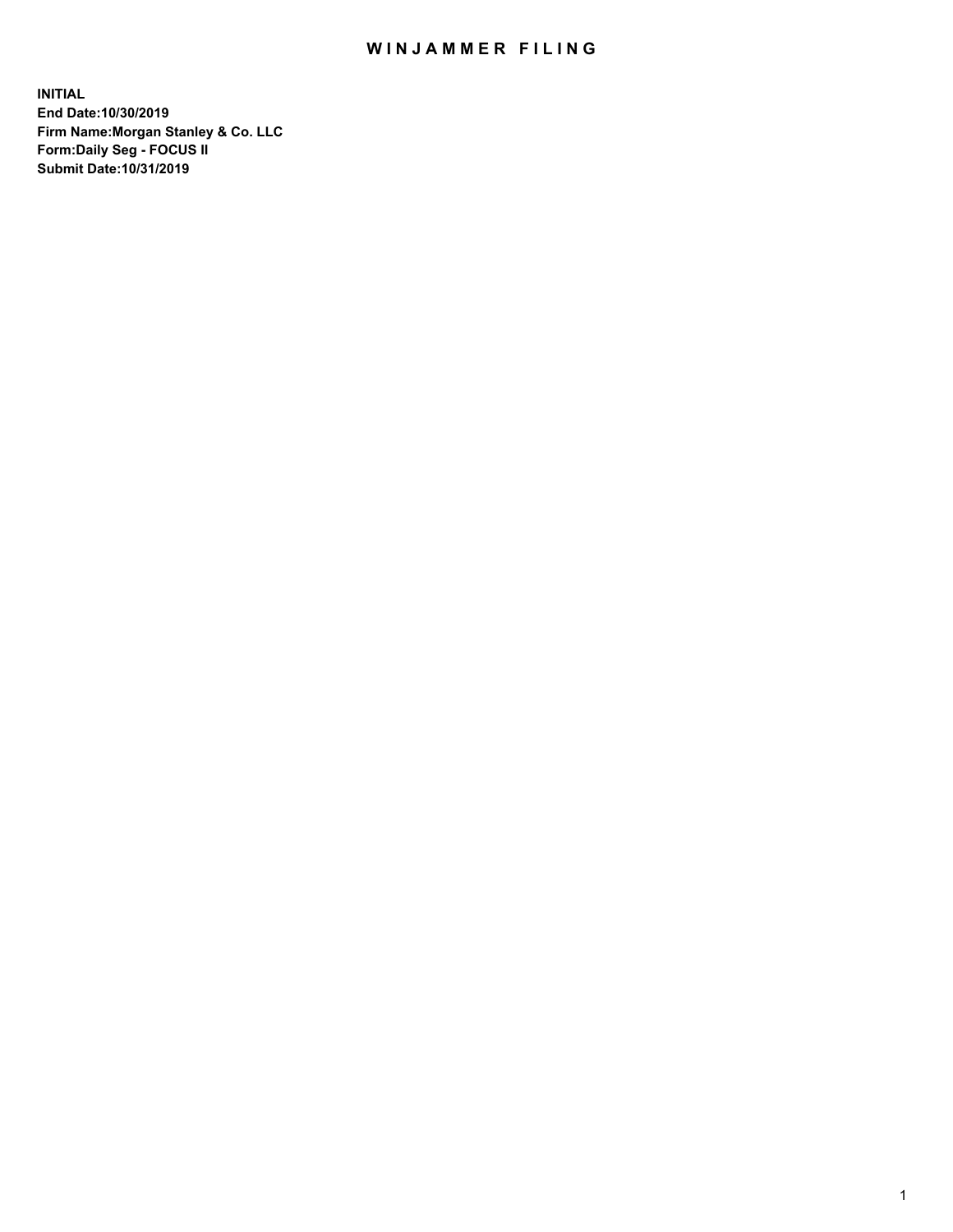**INITIAL End Date:10/30/2019 Firm Name:Morgan Stanley & Co. LLC Form:Daily Seg - FOCUS II Submit Date:10/31/2019 Daily Segregation - Cover Page**

| Name of Company                                                                                                                                                                                                                                                                                                                | Morgan Stanley & Co. LLC                               |
|--------------------------------------------------------------------------------------------------------------------------------------------------------------------------------------------------------------------------------------------------------------------------------------------------------------------------------|--------------------------------------------------------|
| <b>Contact Name</b>                                                                                                                                                                                                                                                                                                            | <b>Ikram Shah</b>                                      |
| <b>Contact Phone Number</b>                                                                                                                                                                                                                                                                                                    | 212-276-0963                                           |
| <b>Contact Email Address</b>                                                                                                                                                                                                                                                                                                   | Ikram.shah@morganstanley.com                           |
| FCM's Customer Segregated Funds Residual Interest Target (choose one):<br>a. Minimum dollar amount: ; or<br>b. Minimum percentage of customer segregated funds required:% ; or<br>c. Dollar amount range between: and; or<br>d. Percentage range of customer segregated funds required between:% and%.                         | 235,000,000<br><u>0</u><br>00<br>00                    |
| FCM's Customer Secured Amount Funds Residual Interest Target (choose one):<br>a. Minimum dollar amount: ; or<br>b. Minimum percentage of customer secured funds required:%; or<br>c. Dollar amount range between: and; or<br>d. Percentage range of customer secured funds required between: % and %.                          | 140,000,000<br><u>0</u><br><u>00</u><br>0 <sub>0</sub> |
| FCM's Cleared Swaps Customer Collateral Residual Interest Target (choose one):<br>a. Minimum dollar amount: ; or<br>b. Minimum percentage of cleared swaps customer collateral required:% ; or<br>c. Dollar amount range between: and; or<br>d. Percentage range of cleared swaps customer collateral required between:% and%. | 92,000,000<br><u>0</u><br>0 Q<br>00                    |

Attach supporting documents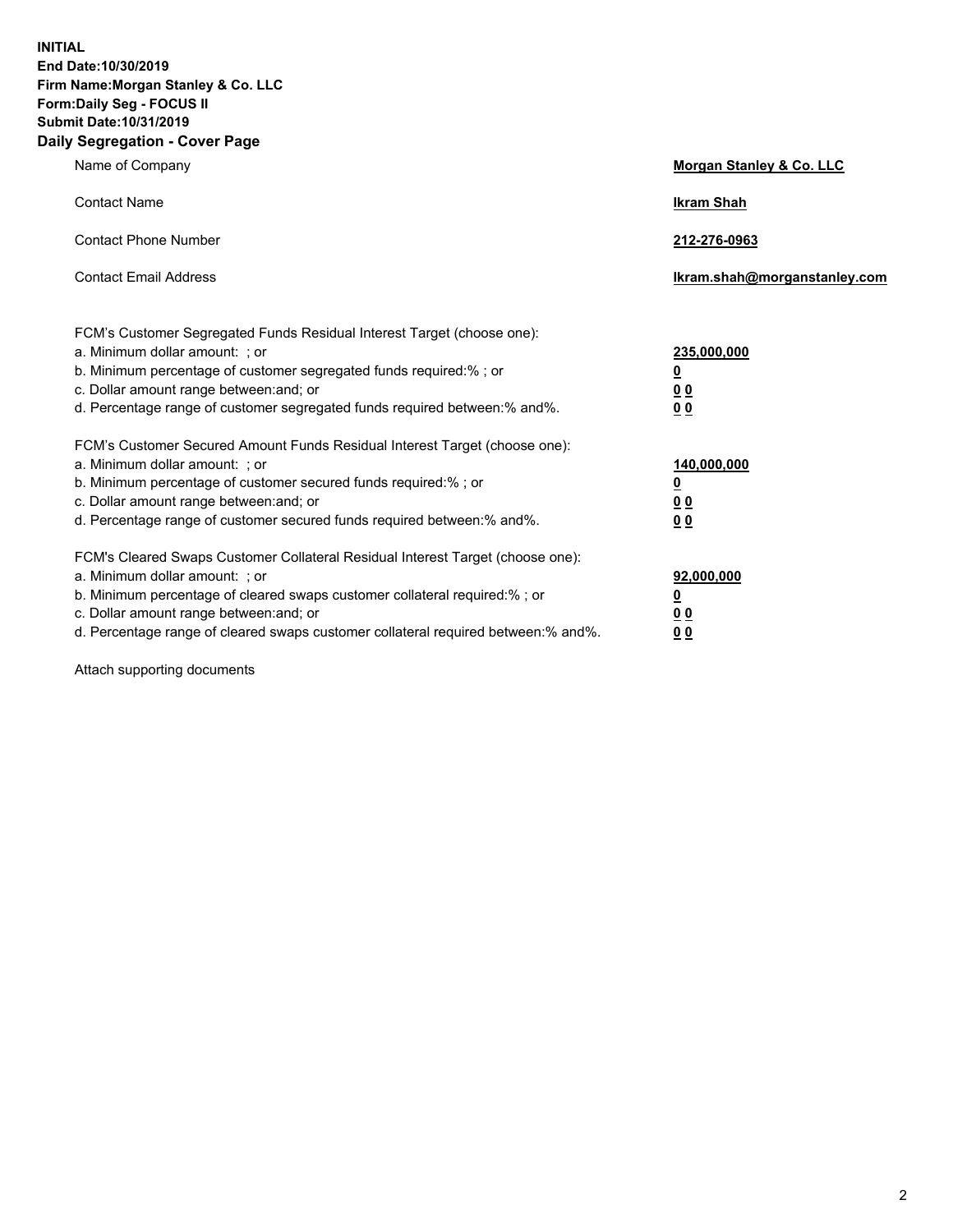## **INITIAL End Date:10/30/2019 Firm Name:Morgan Stanley & Co. LLC Form:Daily Seg - FOCUS II Submit Date:10/31/2019**

## **Daily Segregation - Secured Amounts**

|     | Foreign Futures and Foreign Options Secured Amounts                                         |                                   |
|-----|---------------------------------------------------------------------------------------------|-----------------------------------|
|     | Amount required to be set aside pursuant to law, rule or regulation of a foreign            | $0$ [7305]                        |
|     | government or a rule of a self-regulatory organization authorized thereunder                |                                   |
| 1.  | Net ledger balance - Foreign Futures and Foreign Option Trading - All Customers             |                                   |
|     | A. Cash                                                                                     | 2,848,334,748 [7315]              |
|     | B. Securities (at market)                                                                   | 2,197,462,100 [7317]              |
| 2.  | Net unrealized profit (loss) in open futures contracts traded on a foreign board of trade   | 221,429,017 [7325]                |
| 3.  | Exchange traded options                                                                     |                                   |
|     | a. Market value of open option contracts purchased on a foreign board of trade              | 27,184,779 [7335]                 |
|     | b. Market value of open contracts granted (sold) on a foreign board of trade                | -30,213,407 [7337]                |
| 4.  | Net equity (deficit) (add lines 1. 2. and 3.)                                               | 5,264,197,237 [7345]              |
| 5.  | Account liquidating to a deficit and account with a debit balances - gross amount           | 39,786,886 [7351]                 |
|     | Less: amount offset by customer owned securities                                            | -39,020,463 [7352] 766,423 [7354] |
| 6.  | Amount required to be set aside as the secured amount - Net Liquidating Equity              | 5,264,963,660 [7355]              |
|     | Method (add lines 4 and 5)                                                                  |                                   |
| 7.  | Greater of amount required to be set aside pursuant to foreign jurisdiction (above) or line | 5,264,963,660 [7360]              |
|     | 6.                                                                                          |                                   |
|     | FUNDS DEPOSITED IN SEPARATE REGULATION 30.7 ACCOUNTS                                        |                                   |
| 1.  | Cash in banks                                                                               |                                   |
|     | A. Banks located in the United States                                                       | 334,346,955 [7500]                |
|     | B. Other banks qualified under Regulation 30.7                                              | 723,507,493 [7520] 1,057,854,448  |
|     |                                                                                             | [7530]                            |
| 2.  | Securities                                                                                  |                                   |
|     | A. In safekeeping with banks located in the United States                                   | 320,950,247 [7540]                |
|     | B. In safekeeping with other banks qualified under Regulation 30.7                          | 0 [7560] 320,950,247 [7570]       |
| 3.  | Equities with registered futures commission merchants                                       |                                   |
|     | A. Cash                                                                                     | 10,005,236 [7580]                 |
|     | <b>B.</b> Securities                                                                        | $0$ [7590]                        |
|     | C. Unrealized gain (loss) on open futures contracts                                         | -734,952 [7600]                   |
|     | D. Value of long option contracts                                                           | $0$ [7610]                        |
|     | E. Value of short option contracts                                                          | 0 [7615] 9,270,284 [7620]         |
| 4.  | Amounts held by clearing organizations of foreign boards of trade                           |                                   |
|     | A. Cash                                                                                     | $0$ [7640]                        |
|     | <b>B.</b> Securities                                                                        | $0$ [7650]                        |
|     | C. Amount due to (from) clearing organization - daily variation                             | $0$ [7660]                        |
|     | D. Value of long option contracts                                                           | $0$ [7670]                        |
|     | E. Value of short option contracts                                                          | 0 [7675] 0 [7680]                 |
| 5.  | Amounts held by members of foreign boards of trade                                          |                                   |
|     | A. Cash                                                                                     | 1,972,820,945 [7700]              |
|     | <b>B.</b> Securities                                                                        | 1,876,511,853 [7710]              |
|     | C. Unrealized gain (loss) on open futures contracts                                         | 222,163,968 [7720]                |
|     | D. Value of long option contracts                                                           | 27,184,779 [7730]                 |
|     | E. Value of short option contracts                                                          | -30,213,407 [7735] 4,068,468,138  |
|     |                                                                                             | [7740]                            |
| 6.  | Amounts with other depositories designated by a foreign board of trade                      | $0$ [7760]                        |
| 7.  | Segregated funds on hand                                                                    | $0$ [7765]                        |
| 8.  | Total funds in separate section 30.7 accounts                                               | 5,456,543,117 [7770]              |
| 9.  | Excess (deficiency) Set Aside for Secured Amount (subtract line 7 Secured Statement         | 191,579,457 [7380]                |
|     | Page 1 from Line 8)                                                                         |                                   |
| 1 N | Managament Tarast Amount for Excess funds in congrate section 20.7 accounts                 | 440.000.000.177001                |

- 10. Management Target Amount for Excess funds in separate section 30.7 accounts **140,000,000** [7780]
- 11. Excess (deficiency) funds in separate 30.7 accounts over (under) Management Target **51,579,457** [7785]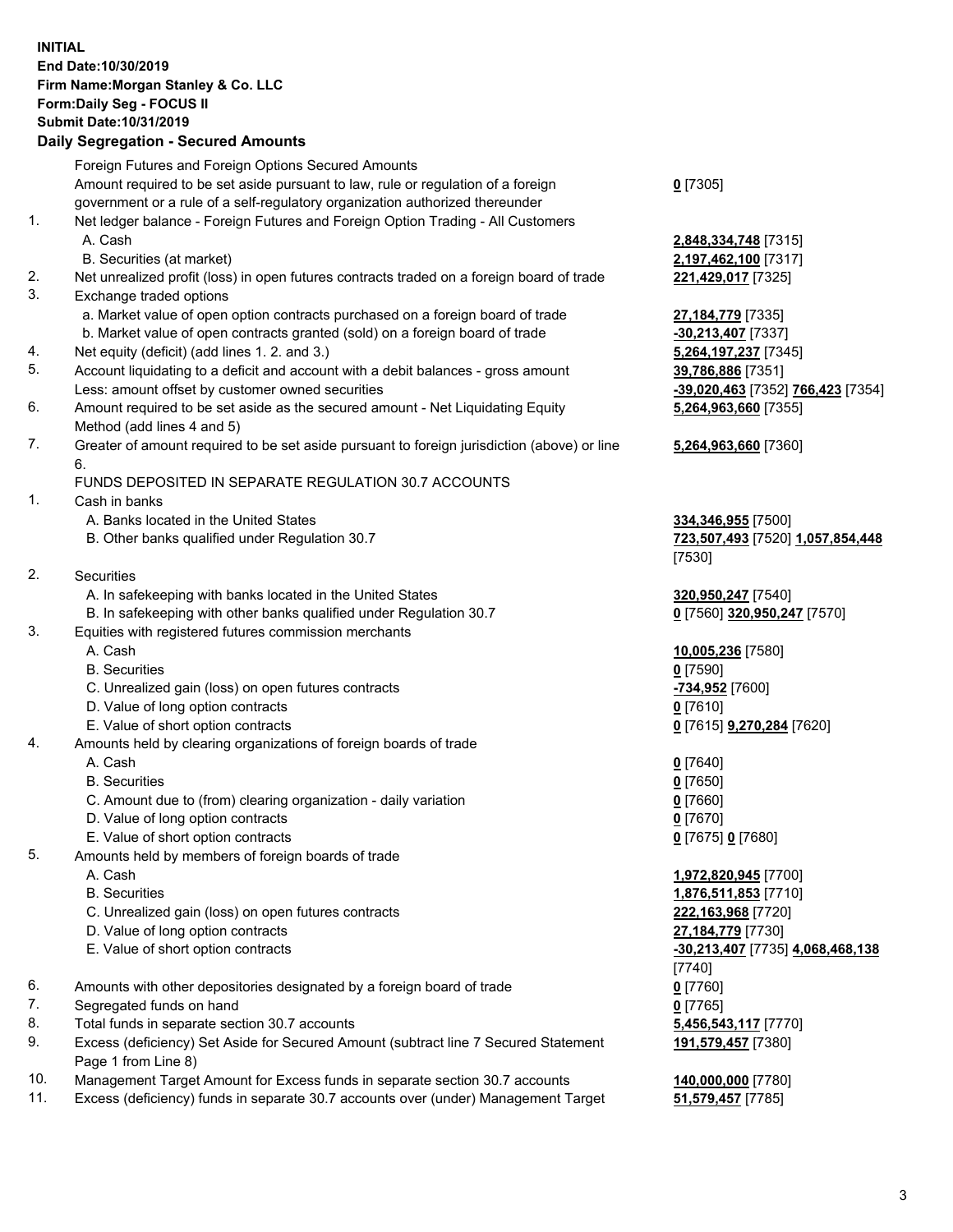**INITIAL End Date:10/30/2019 Firm Name:Morgan Stanley & Co. LLC Form:Daily Seg - FOCUS II Submit Date:10/31/2019 Daily Segregation - Segregation Statement** SEGREGATION REQUIREMENTS(Section 4d(2) of the CEAct) 1. Net ledger balance A. Cash **12,096,448,770** [7010] B. Securities (at market) **6,718,971,196** [7020] 2. Net unrealized profit (loss) in open futures contracts traded on a contract market **-1,237,942,116** [7030] 3. Exchange traded options A. Add market value of open option contracts purchased on a contract market **409,920,782** [7032] B. Deduct market value of open option contracts granted (sold) on a contract market **-265,531,885** [7033] 4. Net equity (deficit) (add lines 1, 2 and 3) **17,721,866,747** [7040] 5. Accounts liquidating to a deficit and accounts with debit balances - gross amount **459,802,160** [7045] Less: amount offset by customer securities **-455,486,450** [7047] **4,315,710** [7050] 6. Amount required to be segregated (add lines 4 and 5) **17,726,182,457** [7060] FUNDS IN SEGREGATED ACCOUNTS 7. Deposited in segregated funds bank accounts A. Cash **4,404,798,213** [7070] B. Securities representing investments of customers' funds (at market) **0** [7080] C. Securities held for particular customers or option customers in lieu of cash (at market) **735,270,559** [7090] 8. Margins on deposit with derivatives clearing organizations of contract markets A. Cash **6,453,345,945** [7100] B. Securities representing investments of customers' funds (at market) **0** [7110] C. Securities held for particular customers or option customers in lieu of cash (at market) **5,983,700,637** [7120] 9. Net settlement from (to) derivatives clearing organizations of contract markets **279,861,917** [7130] 10. Exchange traded options A. Value of open long option contracts **409,920,782** [7132] B. Value of open short option contracts **-265,358,375** [7133] 11. Net equities with other FCMs A. Net liquidating equity **7,545,759** [7140] B. Securities representing investments of customers' funds (at market) **0** [7160] C. Securities held for particular customers or option customers in lieu of cash (at market) **0** [7170] 12. Segregated funds on hand **0** [7150] 13. Total amount in segregation (add lines 7 through 12) **18,009,085,437** [7180] 14. Excess (deficiency) funds in segregation (subtract line 6 from line 13) **282,902,980** [7190]

- 15. Management Target Amount for Excess funds in segregation **235,000,000** [7194]
- 16. Excess (deficiency) funds in segregation over (under) Management Target Amount Excess

**47,902,980** [7198]